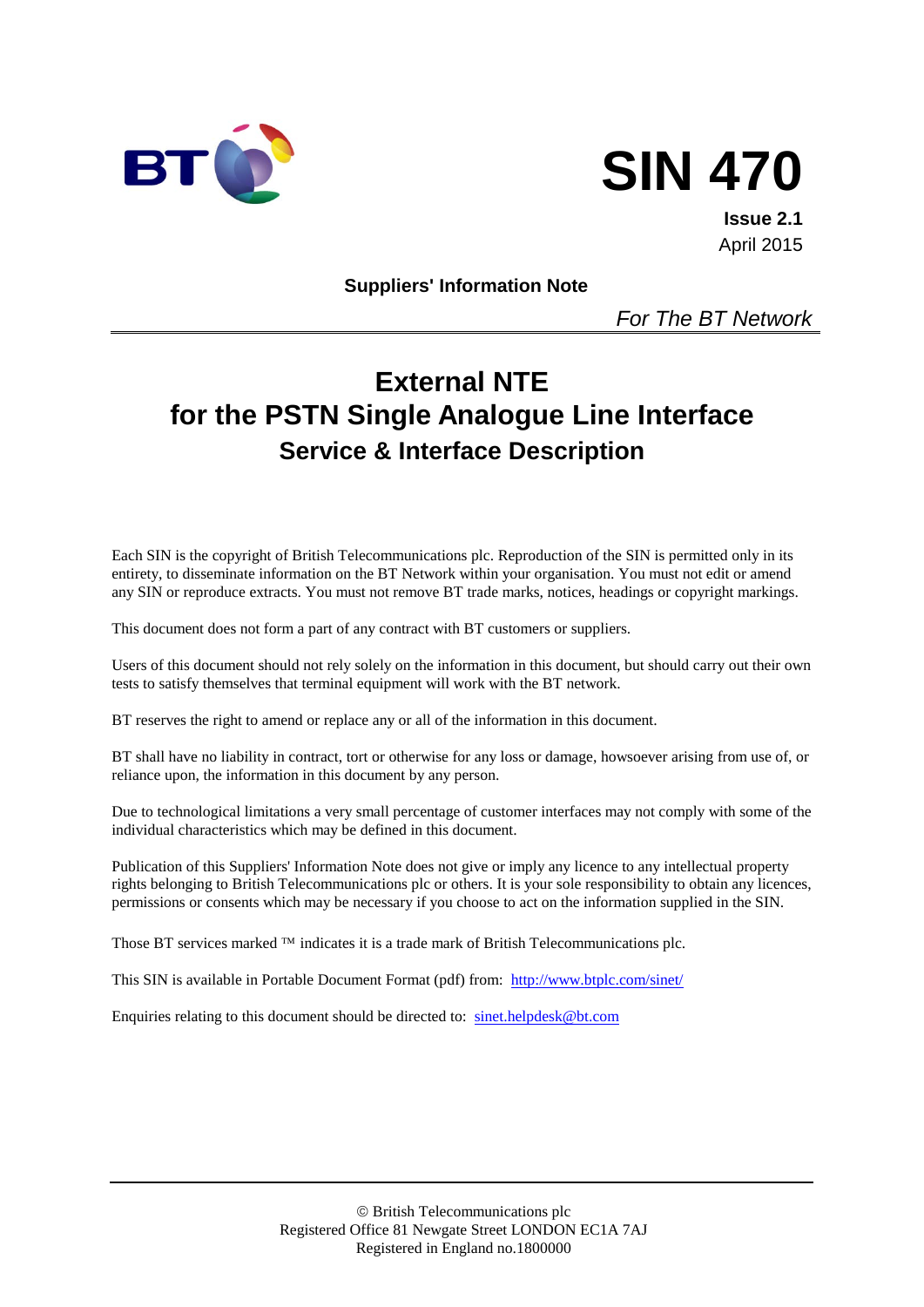# **CONTENTS**

| 2.                          |  |
|-----------------------------|--|
| 2.1<br>$2.2^{\circ}$        |  |
| 3.                          |  |
| 3.1<br>$3.2^{\circ}$<br>3.3 |  |
| 4.                          |  |
| 5.                          |  |
| 6.                          |  |
| 7.                          |  |
| 8.                          |  |

#### **FIGURES**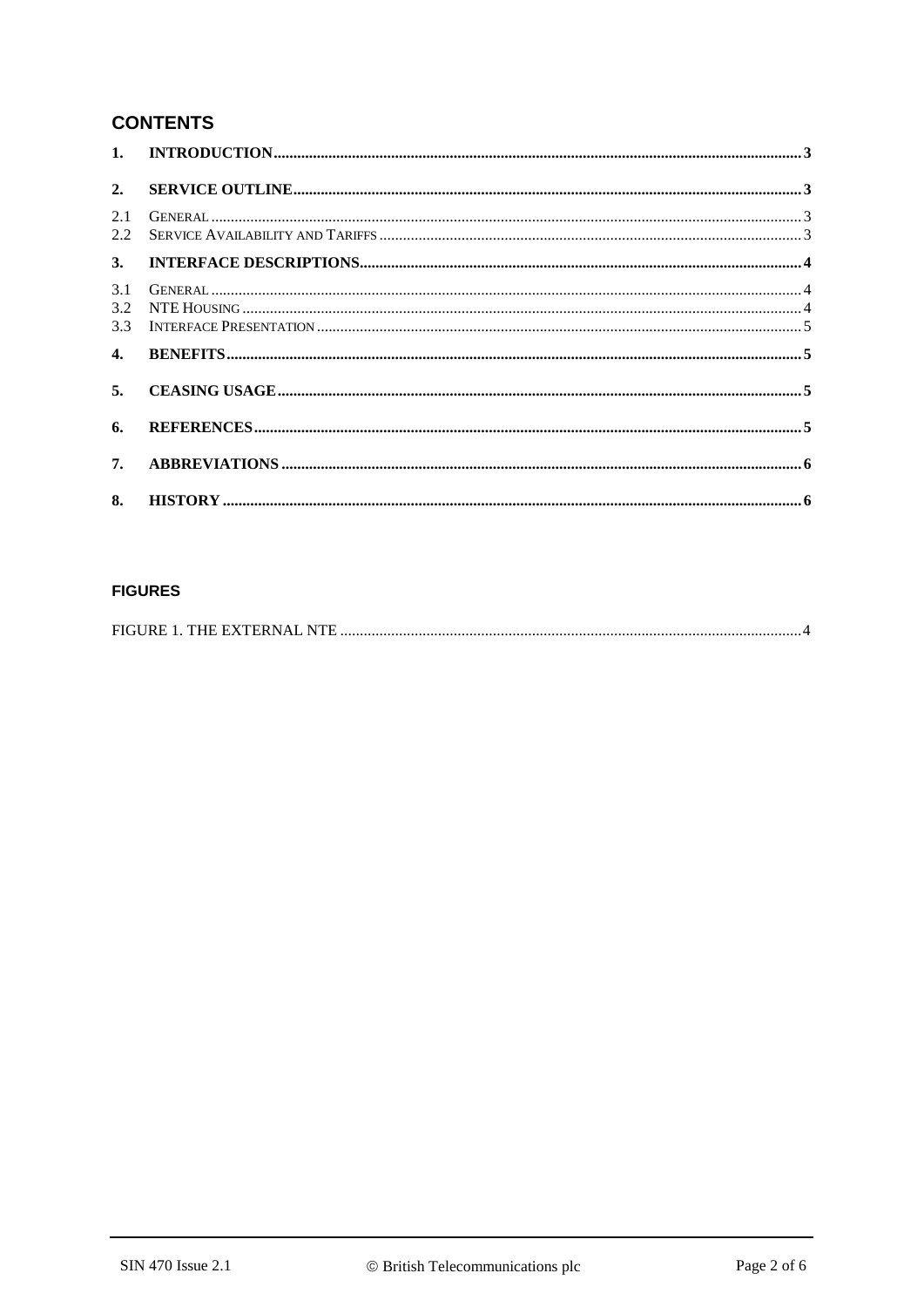# **1. Introduction**

Supplier's Information Note (SIN) 470 provides technical information on the External NTEs (Network Terminating Equipment) for the PSTN Single Analogue Line Interface as a standard engineering practice for new residential premises under certain circumstances.

It should be noted that the information contained within this SIN might be subject to change. Please check with the <http://www.btplc.com/sinet/> site to ensure you have the latest version of this document.

Further information can be obtained by contacting your Openreach Commercial Business Manager.

# **2. Service Outline**

# **2.1 General**

Openreach is installing the External NTE at residential new build developments to terminate the copper pair.

This SIN provides details relevant to CPs regarding External NTEs.

It should be noted that External NTEs are not a specific product or product variant (ie they cannot be specified at the point of order), rather they are an engineering solution to particular operational and engineering situations. BT reserves the right at its absolute discretion to elect whether or not to install an External NTE.

# **2.2 Service Availability and Tariffs**

External NTEs will not be available as a product option at the point of order, but Openreach may chose to utilise them during the course of New Provisions in the following situations:

- residential new build developments of greater than five individual dwellings and;
- where all internal telephony wiring is carried out beforehand ie normally the housing developer or a third party acting on their behalf.

The Openreach Newsites Planning Offices will be responsible for liaising with the relevant developers and contractors regarding the use of External NTEs at any particular sites. It should be noted that, as with Internal NTEs at new housing developments, at the time of installation there will be no End Users present nor, potentially, any Communications Provider (CP) yet serving the premises.

End Users will be presented with a set of printed instructions relating to the External NTE, specifically focussing on how to connect/disconnect their internal wiring. This is intended to be part of the new homeowner's/occupier's information pack supplied by the housing developer/provider.

Communications Providers will be aware that an End User is served by an External NTE from a flag on relevant systems.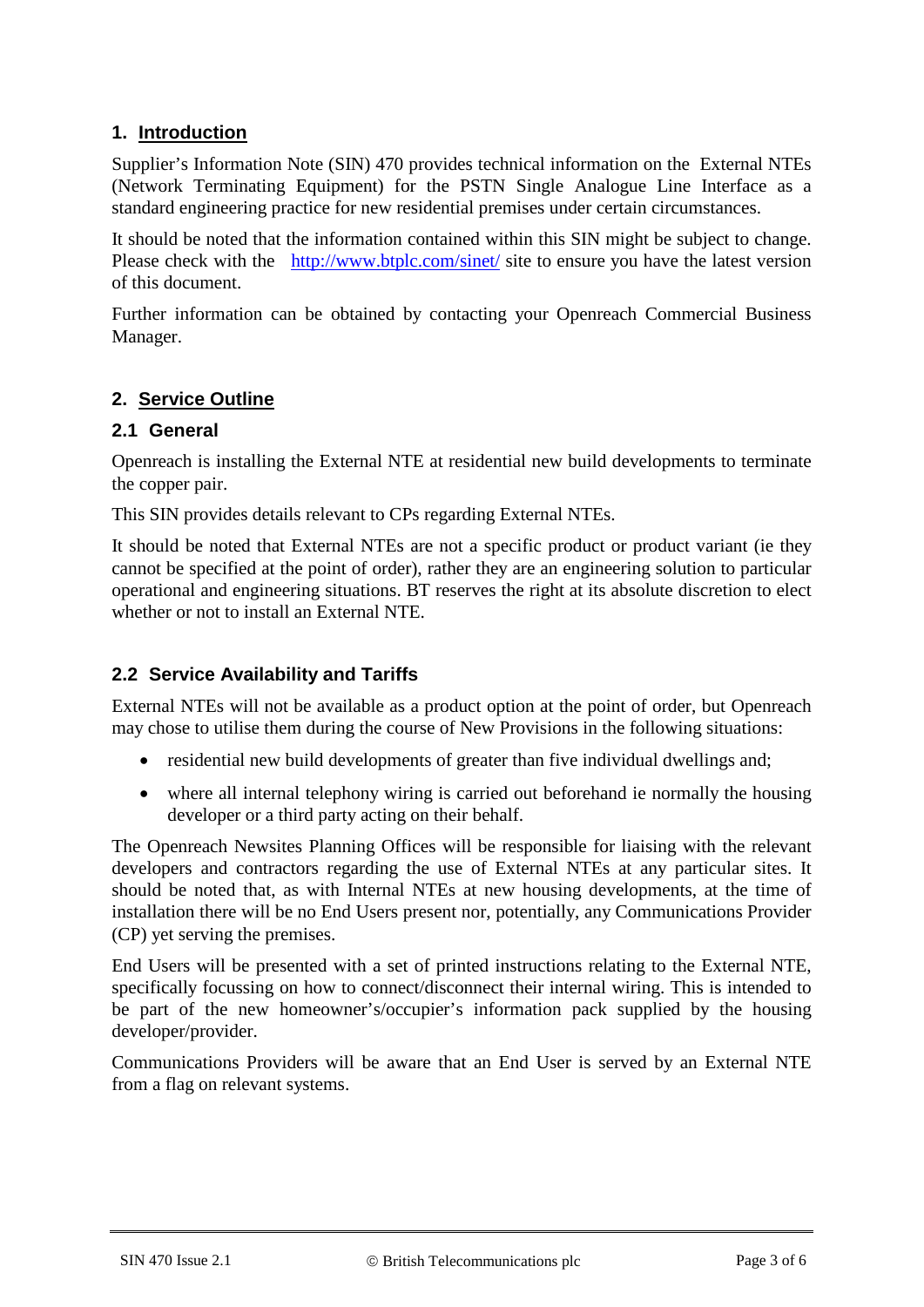# **3. Interface Descriptions**

# **3.1 General**

Although physically different from the standard Internal NTE, and mounted outside the customer premises, there is very little difference to the technical interface specification as a result of the use of External NTEs. The only change from the interface described in SIN 351<sup>[1]</sup> is:

• For NTE IDC Connections for Extension Wiring, Insulation Displacement Connection No. 4 (IDC4), as described in SIN 351 clause 2.2, cannot provide the optional Local Earth in installations that use an External NTE.

This feature was used in the past to provide a Local Earth for some types of hardwired phones, analogue switchboards, Private Metering and products/services that needed Local Earth calling or ringing. These products or services are all obsolete and, also, not relevant to Residential End Users. Consequently this change has no material effect on the services or potential services that residential End Users receive or can receive.

# **3.2 NTE Housing**

The External NTE is housed in a weatherproof, tamper-proof box which can terminate up to two copper pairs. It is normally affixed to the front of the customer premises at a height no less than 400mm and no more than 1500mm from external ground level. Customer Owned Wiring is connected through a cable-entry at the rear of the box. See [Figure 1.](#page-3-0)

<span id="page-3-0"></span>

**Figure 1. The External NTE**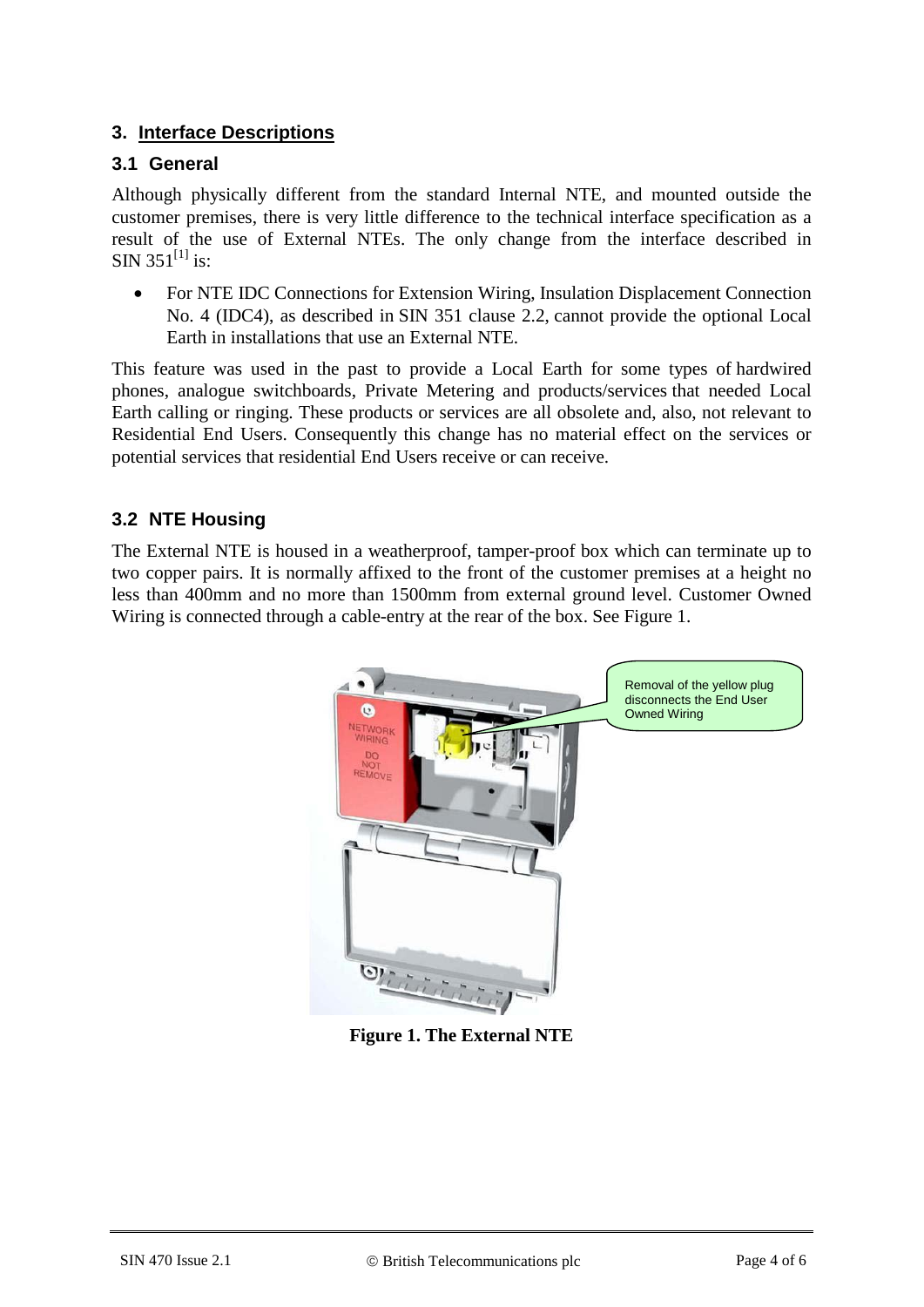## **3.3 Interface Presentation**

Under normal conditions the External NTE is wall mounted with the Openreach logo positioned in the bottom right hand corner.

The Customer Owned Wiring network cable is inserted through an entry point at the rear of the NTE before fixing to the wall. It is mounted using the appropriate length round head wood screws and template supplied in the pack.

The incoming network line is not teed prior to its termination on the NTE "A" and "B" terminals. The Network Cable sheath will be anchored with the Straps Cable fixing provided; the sheath will extend 6 to 12 mm past the strap. 75mm of wire length will be left beyond the sheath prior to termination. The wires will not be stripped of their insulation. They will be pushed into IDC labelled "A" and "B" through to the visible back end stop then the clip will be pushed down fully home making the connection.

All cables terminating in the NTE will be secured to the unit using the Straps Cable Fixing provided. The red network tamper-proof cover will be fitted using 3mm hex security screwdriver.

If extension wiring is not provided, the spare Straps Cable Fixing IC will be left within the unit threaded through the cable fixing tag of the extension wiring section. It will not be looped at the end of the strap back through its own buckle.

After completion of the installation the Customer Instructions will be either handed to the End User or enclosed within the box.

# **4. Benefits**

The main benefit of the introduction of the External NTE relates to the operational circumstances of its installation – in that it mostly occurs at a time when the premises are, as yet, unoccupied. The use of External NTEs therefore reduces the number of aborted visits to premises resulting from no access. There are additional, second order, benefits that will have a positive service impact for all CPs:

- not requiring access to prove certain types of fault or carry out service restoration;
- standard inclusion of a filter preventing electrical interference in DSL installations;
- clearer demarcation between Openreach and End User wiring;
- reduction of faults where Internal NTEs are affected by End Users, building contractors or internal wiring supplier activities in new residential developments..

## **5. Ceasing usage**

From November 2011 the External NTE will no longer be provided at NewSites. Housing developers will instead install an internal NTE5. All existing External NTEs will remain in place until faulty or removed if an End User changes to an incompatible service.

## **6. References**

## **Suppliers' Information Note:**